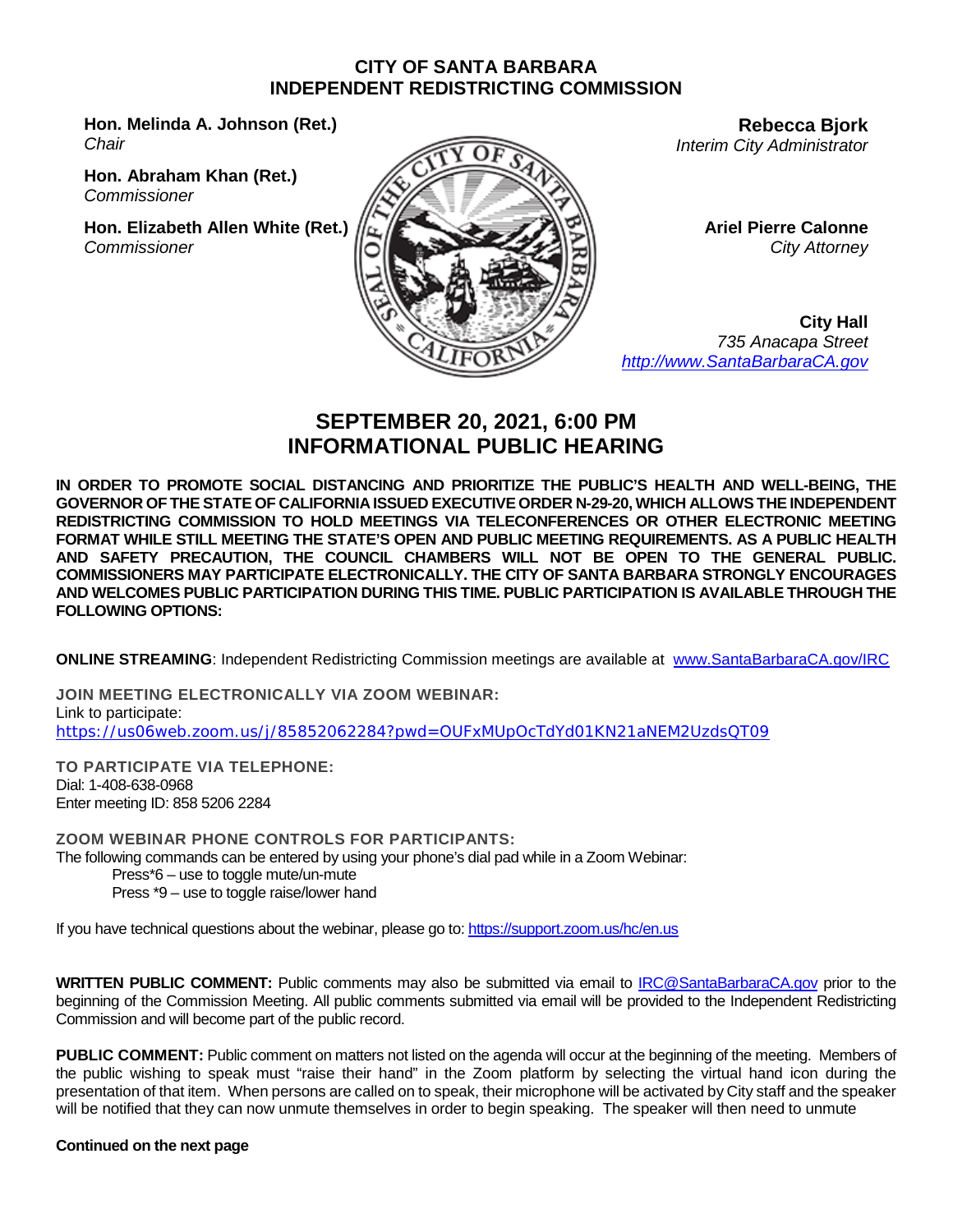themselves by selecting the 'mute/unmute' icon. If you are using the local phone number, press \*9 to request to comment when the item you wish to address is announced.

For those who need accessibility accommodation in using the "raise hand" function and/or registering to participate in the Zoom session, please contact IRC staff by 5:00 p.m. the day before the meeting for assistance. Additionally, a speaker may email [IRC@SantaBarbaraCA.gov](mailto:IRC@SantaBarbaraCA.gov) by 5:00 p.m. the day before a meeting, stating which item they wish to speak on. When persons are called on to speak, their microphone will be activated the speaker will be notified by City staff that they can now unmute themselves in order to begin speaking. The speaker will then need to unmute themselves by selecting the 'mute/unmute' icon. If you are using the local phone number, press \*9 to request to comment when the item you wish to address is announced.

Each speaker will be given a total of 3 minutes to address the Commission. Pooling of time is not allowed during general public comment. The time allotted for general public comment at the beginning of the 5:00 p.m. session is 30 minutes. The Independent Redistricting Commission, upon majority vote, may decline to hear a speaker on the grounds that the subject matter is beyond the Commission's subject matter jurisdiction.

**PUBLIC COMMENT ON AGENDIZED ITEMS**: Members of the public wishing to speak on a matter on the agenda must, click the "Raise Hand" button only when the item you wish to speak on has begun. When the Chair calls for public comment, City Staff will announce you and will unmute your microphone. The public will not be able to share their video or screen. If you have requested, and are using the local phone number, press \*9 to request to comment when the item you wish to address is announced. Please mute your phone until called to speak. If you do not have a mute button, you may mute it by pressing \*6. You can unmute by pressing the same keys \*6. When the chair calls for public comment, City staff will announce you and will unmute your microphone. Additionally, a speaker may emai[l IRC@SantaBarbaraCA.gov](mailto:IRC@SantaBarbaraCA.gov) by 5:00 p.m. the day before a meeting, stating which item they wish to speak on. When persons are called on to speak, their microphone will be activated and they will be notified to begin speaking. Each speaker will be given a total of 3 minutes to address the Commission. Pooling of time is not permitted during meetings conducted electronically.

**REPORTS:** Copies of the reports relating to agenda items are available for review at [www.SantaBarbaraCA.Gov/Redistricting.](http://www.santabarbaraca.gov/Redistricting) In accordance with state law requirements, this agenda generally contains only a brief general description of each item of business to be transacted or discussed at the meeting. Should you wish more detailed information regarding any particular agenda item, you are encouraged to obtain a copy of the Independent Redistricting Commission Agenda Report ("IRCAR") online at the City's website [\(www.SantaBarbaraCA.Gov/Redistricting\)](http://www.santabarbaraca.gov/Redistricting). Materials related to an item on this agenda submitted to the Independent Redistricting Commission after distribution of the agenda packet are posted to the City's website as soon as reasonably feasible.

**SPANISH INTERPRETATION:** If you need interpretation of your communications to the Commission from Spanish into English, please contact staff at 564-5468 or by email at [IRC@SantaBarbaraCA.gov](mailto:IRC@SantaBarbaraCA.gov) . If possible, notification of at least 48 hours will usually enable the City to make arrangements.

**INTERPRETACIÓN EN ESPAÑOL:** Si necesita una interpretación del español al inglés, para sus comunicaciones al Consejo, comuníquese con la Oficina del Secretario Municipal al 564-5309, o por correo electrónico a [IRC@SantaBarbaraCA.gov](mailto:IRC@SantaBarbaraCA.gov) . Si es posible, la notificación de al menos 48 horas generalmente permitirá a la Ciudad hacer los arreglos.

**AMERICANS WITH DISABILITIES ACT:** If you need auxiliary aids or services or staff assistance to attend or participate in this meeting, please contact the City Administrator's Office at 564-5305 or by email at [IRC@SantaBarbaraCA.gov.](mailto:IRC@SantaBarbaraCA.gov) If possible, notification at least 48 hours prior to the meeting will usually enable the City to make reasonable arrangements. Specialized services, such as sign language interpretation or documents in Braille, may require additional lead time to arrange.